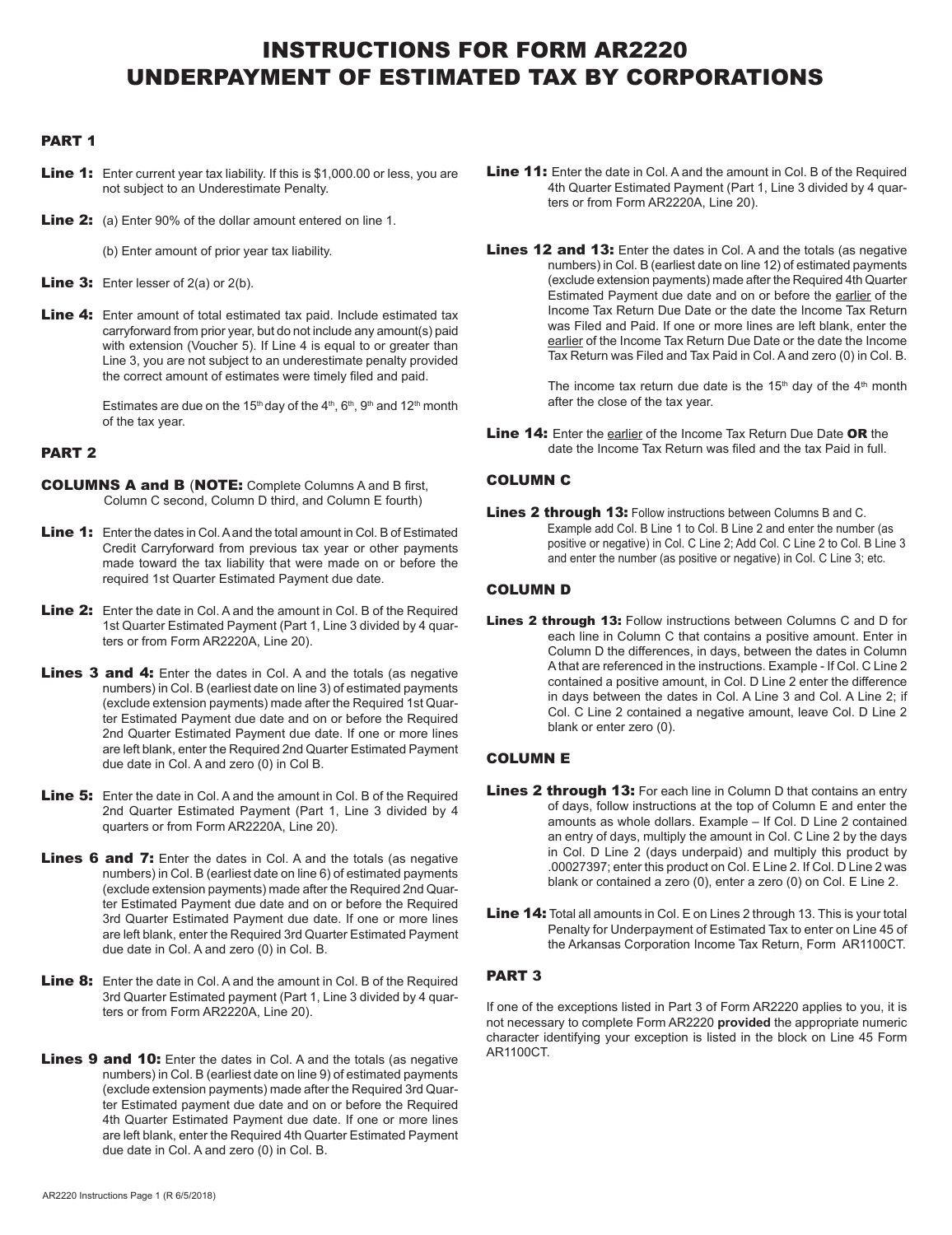# Example 1 for AR2220 Form

| <b>ABC Corporation</b><br>Taxpayer:                  | Tax Year End:               | 06/30/18                                                                     | Current Year Tax Liability:           | \$18,418         |
|------------------------------------------------------|-----------------------------|------------------------------------------------------------------------------|---------------------------------------|------------------|
| Due Date of Return: 09/15/18                         | Date Return Filed: 09/15/18 |                                                                              | Previous Year Tax Liability: \$18,624 |                  |
| Est. Tax Carryforward<br>from Prior Tax Year: \$0.00 | Estimated<br>Pymts Made:    | 10/15/17 \$4,144<br>03/16/18 \$3,144<br>05/15/18 \$7,044<br>06/15/18 \$1,244 | Extension<br>Pymt Made:               | 09/15/18 \$1,000 |

NOTE: *Part 3 of the AR2220 Form not included below due to space limitations*

## State of Arkansas UNDERPAYMENT OF ESTIMATED TAX BY CORPORATIONS AR2220

| <b>CORPORATION</b><br><b>ABC Corporation</b>                                                                                  | 98-7654321 |        |      |  |
|-------------------------------------------------------------------------------------------------------------------------------|------------|--------|------|--|
| <b>PART 1.DETERMINING TAX AMOUNT REQUIRED TO BE ESTIMATED</b> (Round all entries to whole dollars)                            |            |        |      |  |
|                                                                                                                               |            | 18,418 |      |  |
| (If Line 1 is \$1,000 or less, you are not subject to an underestimate penalty)                                               |            |        |      |  |
|                                                                                                                               |            | 16.576 | 1001 |  |
|                                                                                                                               |            | 18,624 | 00   |  |
|                                                                                                                               |            | 16,576 | 00   |  |
|                                                                                                                               |            | 15,576 | 100  |  |
| (If Line 4 is equal to or greater than Line 3 you are not subject to an underestimate penalty, provided the correct amount of |            |        |      |  |

quarterly estimated tax payments, as entered in Part 2, Lines 2, 5, 8, and 11, were timely filed and paid)

### PART 2.COMPUTATION OF UNDERESTIMATED PENALTY *(Round all entries to whole dollars)*

| <b>NOTE:</b> Complete Columns A and B first, Column C        | A        | B                                |               | C                             |               | D                | E.                        |
|--------------------------------------------------------------|----------|----------------------------------|---------------|-------------------------------|---------------|------------------|---------------------------|
| second, Column D third, and Column E fourth.                 | Date     | Amounts                          |               | Cumulative                    |               | Days             | Penalty                   |
|                                                              |          | Enter pmts.                      |               |                               |               | Col.             | Col. C X                  |
| 1. Estimated Credit Carryforwards and Payments made          |          | as $(-)$                         |               | Underpay $(+)$<br>Overpay (-) |               | $C (+)$<br>Amts. | Col. $D$ $X$<br>.00027397 |
| on or before the 1 <sup>st</sup> Quarter Due Date:           | 10/15/17 | < 4,144.00                       |               |                               |               | Only             |                           |
|                                                              | 10/15/17 | 4,144.05                         | $B1+B2=$      | 0.05                          | $A3-A2=$      | 61               | $\mathbf{0}$              |
| 2. Required 1st Quarter Estimated Payment:                   |          |                                  |               |                               |               |                  |                           |
| 3. Est. Pmt. made after Col. A. Ln.2 and on or before        |          |                                  |               |                               |               |                  |                           |
| Col. A, Ln. 5. If blank, enter Col. A, Ln. 5 date in Col. A: | 12/15/17 | $\mathbf 0$<br>$\,<\,$           | $C2+B3=$      | 0.05                          | $A4-A3=$      | $\mathbf{0}$     | $\mathbf 0$               |
| 4. Est. Pmt. made after Col. A, Ln. 3 and on or before       |          |                                  |               |                               |               |                  |                           |
| Col. A, Ln. 5. If blank, enter Col. A, Ln. 5 date in Col. A: | 12/15/17 | 0<br>$\,<\,$                     | $C3+B4=$      | 0.05                          | $A5-A4=$      | $\mathbf{0}$     | $\bf{0}$                  |
| 5. Required 2 <sup>nd</sup> Quarter Estimated Payment:       | 12/15/17 | 4,144.05                         | $C4 + B5 =$   | 4,144.10                      | $A6-A5=$      | 91               | 103.32                    |
| 6. Est. Pmt. made after Col. A, Ln. 5 and on or before       |          |                                  |               |                               |               |                  |                           |
| Col. A, Ln. 8. If blank, enter Col. A, Ln. 8 date in Col. A: | 03/15/18 | $<$ 3,144.00                     | $C5 + B6 =$   | 1,000.10                      | $A7-A6=$      | $\mathbf{0}$     | $\mathbf 0$               |
| 7. Est. Pmt. made after Col. A, Ln. 6 and on or before       |          |                                  |               |                               |               |                  |                           |
| Col. A, Ln. 8. If blank, enter Col. A, Ln 8 date in Col. A:  | 03/15/18 | $\bf{0}$<br>$\,<\,$              | $C6+B7=$      | 1,000.10                      | $A8-A7=$      | $\mathbf 0$      | $\mathbf{0}$              |
| 8. Required 3rd Quarter Estimated Payment:                   | 03/15/18 | 4.144.05                         | $C7 + B8 =$   | 5,144.15                      | $A9-A8=$      | 60               | 84.56                     |
| 9. Est. Pmt. made after Col. A, Ln. 8 and on or before       |          |                                  |               |                               |               |                  |                           |
| Col. A, Ln. 11. If blank, enter Col. A, Ln.1 date in Col. A: | 05/15/18 | < 7,044.00 >                     | $C8 + B9 =$   | (1,899.85)                    | $A10-A9=$     | $\mathbf{0}$     | $\mathbf 0$               |
| 10. Est. Pmt. made after Col. A, Ln. 9 and on or before      |          |                                  |               |                               |               |                  |                           |
| Col. A, Ln.11. If blank, enter Col. A, Ln.11 date in Col. A: | 06/15/18 | $<$ 1,244.00                     | $C9 + B10=$   | (3, 143.85)                   | $A11 - A10 =$ | $\mathbf{0}$     | $\mathbf{0}$              |
| 11. Required 4th Quarter Estimated Payment:                  | 06/15/18 | 4,144.05                         | $C10 + B11 =$ | 1,000.20                      | $A12-A11=$    | 92               | 25.21                     |
| 12. Est. Pmt. made after Col. A, Ln. 11 and on or before     |          |                                  |               |                               |               |                  |                           |
| Col. A. Ln 14. If blank, enter Col. A. Ln.14 date in Col. A: | 09/15/18 | $\mathbf 0$<br>$\,<\,$<br>>      | $C11 + B12 =$ | 1,000.20                      | $A13-A12=$    | $\mathbf{0}$     | $\mathbf 0$               |
| 13. Est. Pmt. made after Col. A, Ln. 12 and on or before     |          |                                  |               |                               |               |                  |                           |
| Col. A. Ln.14. If blank, enter Col. A. Ln.14 date in Col. A: | 09/15/18 | $\mathbf 0$<br>$\,<\,$<br>$\geq$ | $C12 + B13 =$ | 1,000.20                      | $A14-A13=$    | $\mathbf{0}$     | 0                         |
| 14. Earlier of the Income Tax Return Due Date or the Income  |          |                                  |               |                               |               |                  |                           |
| Tax Return Filed Date with complete Tax Payment:             | 09/15/18 |                                  | 213.09        |                               |               |                  |                           |